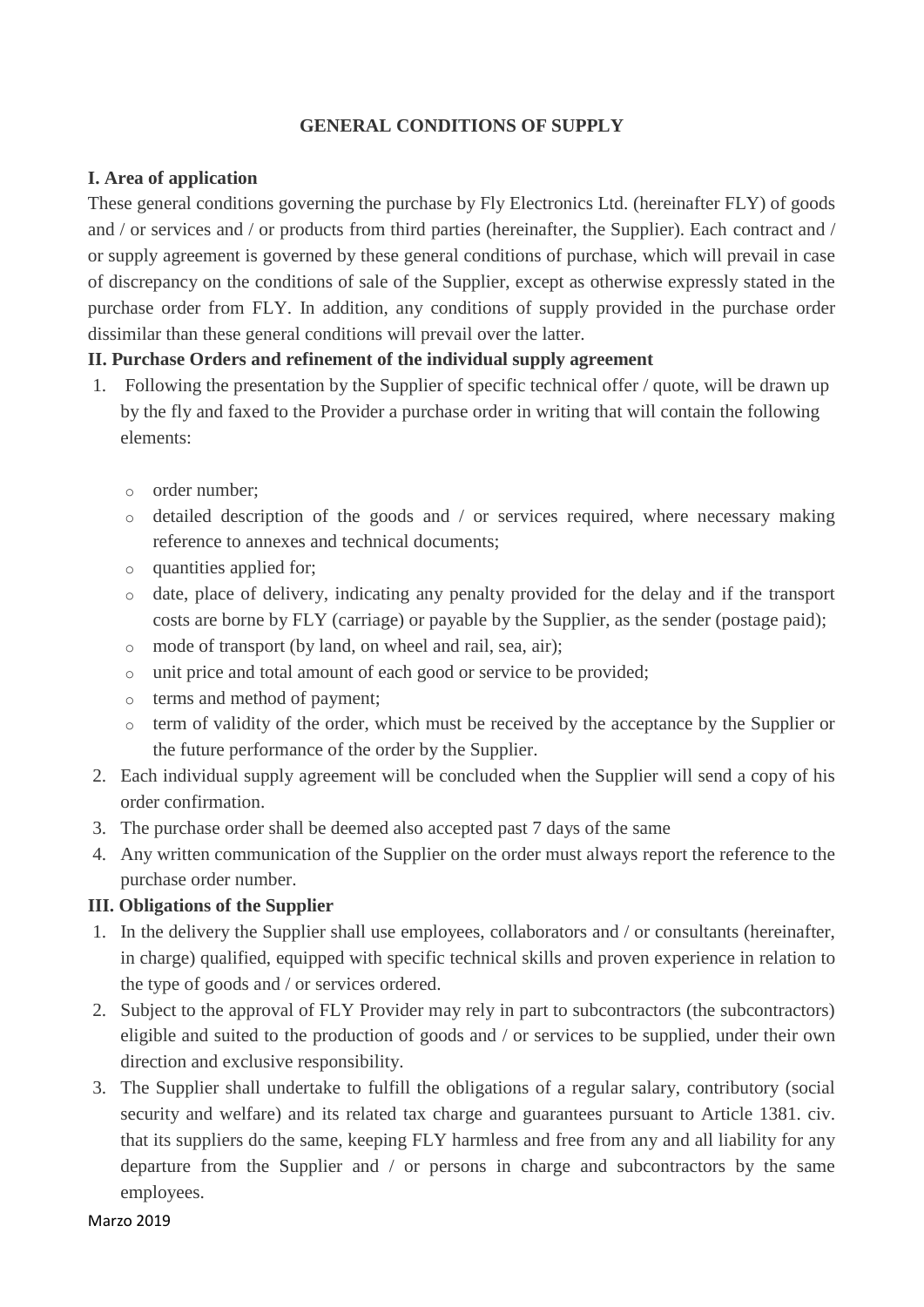4. The Supplier agrees to deliver to FLY the technical documentation for the supplies, which a certificate of conformity of the products and the manual for installation, use and maintenance of goods and / or services provided.

### **IV. Price**

The agreed prices and given in the purchase order have been defined as a result of conducting commercial negotiations between the fly and the Supplier, which recognizes that they are competitive when compared to the national and international market, and profitable to its full satisfaction.

# **V. Scope of supply**

- 1. They will make part of the delivery, in addition to individual goods and / or services carried out by order of FLY:
	- o the purchase by FLY ownership of all documents and technical drawings made by the Supplier and / or any of its subcontractors with respect to the specific project or product mentioned in the purchase, as well as all other documents required for assembly, maintenance and use of goods and / or services provided or still required as part of the supply;
	- o the broadest rights of use in favor of FLY, transferable to third parties, the industrial property rights of the Supplier (trademarks, inventions and designs) related to the goods and / or services provided by the Supplier, including related methods and processes production;
	- o the right to fly to perform or have performed repairs or modifications of the goods or documents provided, as well as to bring or produce any spare parts.
- 2. The order quantities are binding. FLY reserves the right to refuse any surplus in full and sole responsibility of the Supplier.

# **VI. Quality system**

1. The Contractor undertakes to adopt, implement and implement a system of quality defined - in view of its activities and needs - in accordance with the latest regulations. The Supplier will maintain an archive of documents relating to internal and external audits and make it available to those in charge of FLY n if requested. The Supplier shall also make available to allow the fly to perform at any time access, surveys and inspections in the offices and factories of the Supplier and / or any subcontractors, by officers of the fly to verify the compliance of the quality system.

In any case, regardless of the fact that the quality system of the supplier has been or not certified by a certifying body authorized, the Supplier will use, both in the operating practices of production in the midterm or final goods produced, only tools test, measurement and control properly calibrated with valid calibration and certified by authorized body. The relevant certificates with evidence of the maturity date will be made available on request to FLY.

# **VII. Terms of delivery**

1. The delivery dates indicated in the purchase order are binding for the Supplier and are considered essential for the proper execution of the order.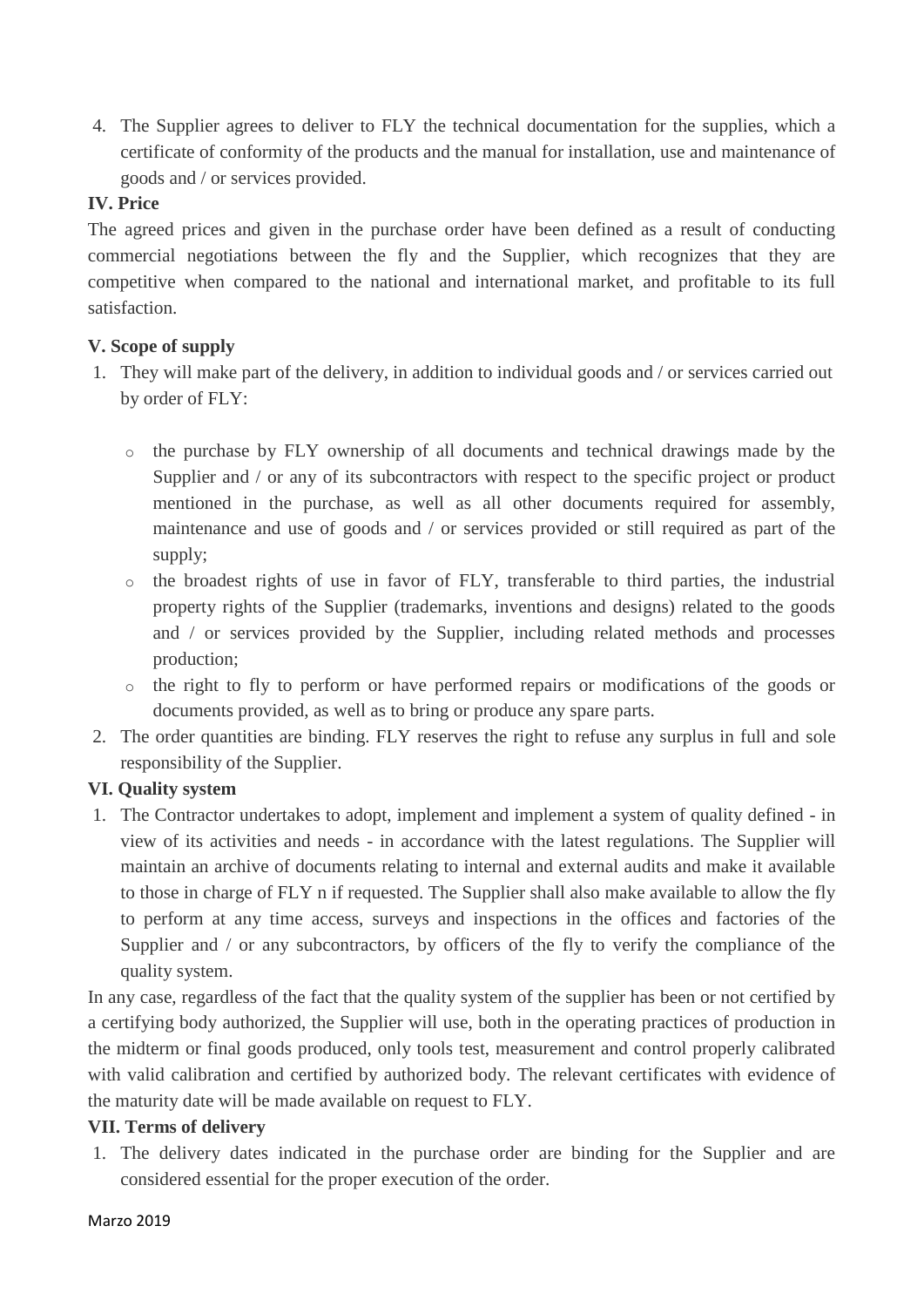- 2. FLY also reserves the right not to accept the delivery of goods and / or services in case of deliveries made in advance of the date set and to demand delivery in accordance with the terms specified in the order.
- 3. he Supplier shall in every case promptly inform in writing FLY in cases of difficulty of execution, impediments and / or incident that may cause a delay in deliveries of the ordered.

## **VIII. Transportation and goods receipt**

- 1. The valid address for delivery is that indicated in the purchase order. The Supplier is released from the obligation of putting the goods delivery to FLY in the place indicated in the purchase order. Any additional costs arising from the delivery made in a place other than that indicated in the purchase order will be charged to the Supplier.
- 2. The transport documents (DDT) accompanying the goods must always report n  $\degree$  of order of reference, as a condition necessary and essential for the payment of invoices of the Supplier: failing that no bills will be paid. Each DDT should contain a detailed list of assets, which will be described as shown in the corresponding order line. In the absence of the above, FLY reserves to refuse delivery of the goods, or, at its discretion, to charge the Supplier the costs incurred for the identification of the same goods.
- 3. Each piece neck or delivered shall be identified by a label bearing the minimum necessary to ensure that the good can be clearly identified and mapped to its relative order line (usually: n. The order, product code)
- 4. For each shipment / delivery of goods, direct to FLY and / or third parties by the same specified in the purchase order, the Supplier shall promptly issue an invoice and send or do still have to fly - in the case of delivery to a third party - its DDT signed for receipt and indicating the date and place of receipt. As a rule, the delivery of goods will be done at once; in case of partial deliveries (if these are accepted by FLY) every DDT should specify delivery or partial balance.
- 5. Hazardous materials must be packaged by and under the responsibility of the supplier in accordance with applicable laws and regulatory requirements; the packaging must bear the labeling required by international safety standards for the transport of such materials, taking into account the type of transport foreseen as defined in the purchase order (land / sea / air). Any applicable requirement concerning the documentation for the handling, storage and safe transport of goods, the capacity and the type of container to be used and the protection to be provided must be satisfied by the Supplier and charges. In the case of rail transport will be by the Supplier to issue documentation of transport in the form required by the carrier. Any damage resulting from negligence in regard to the above will be borne by the Supplier. The Supplier shall FLY harmless and free from any prejudice that may derive from the above obligations imposed on the Supplier.

#### **IX. Revocation of the order and termination by FLY**

FLY may at any time revoke the purchase order and / or terminate the supply in case of revocation of the order by the end customer to FLY, FLY or if it considers appropriate to interrupt the supply to seize opportunities in the market, giving prior written notice to Supplier, with a notice of at least 10 (ten) days, by email or fax; the receipt of such notice, the Supplier shall immediately suspend all activities related to the purchase order.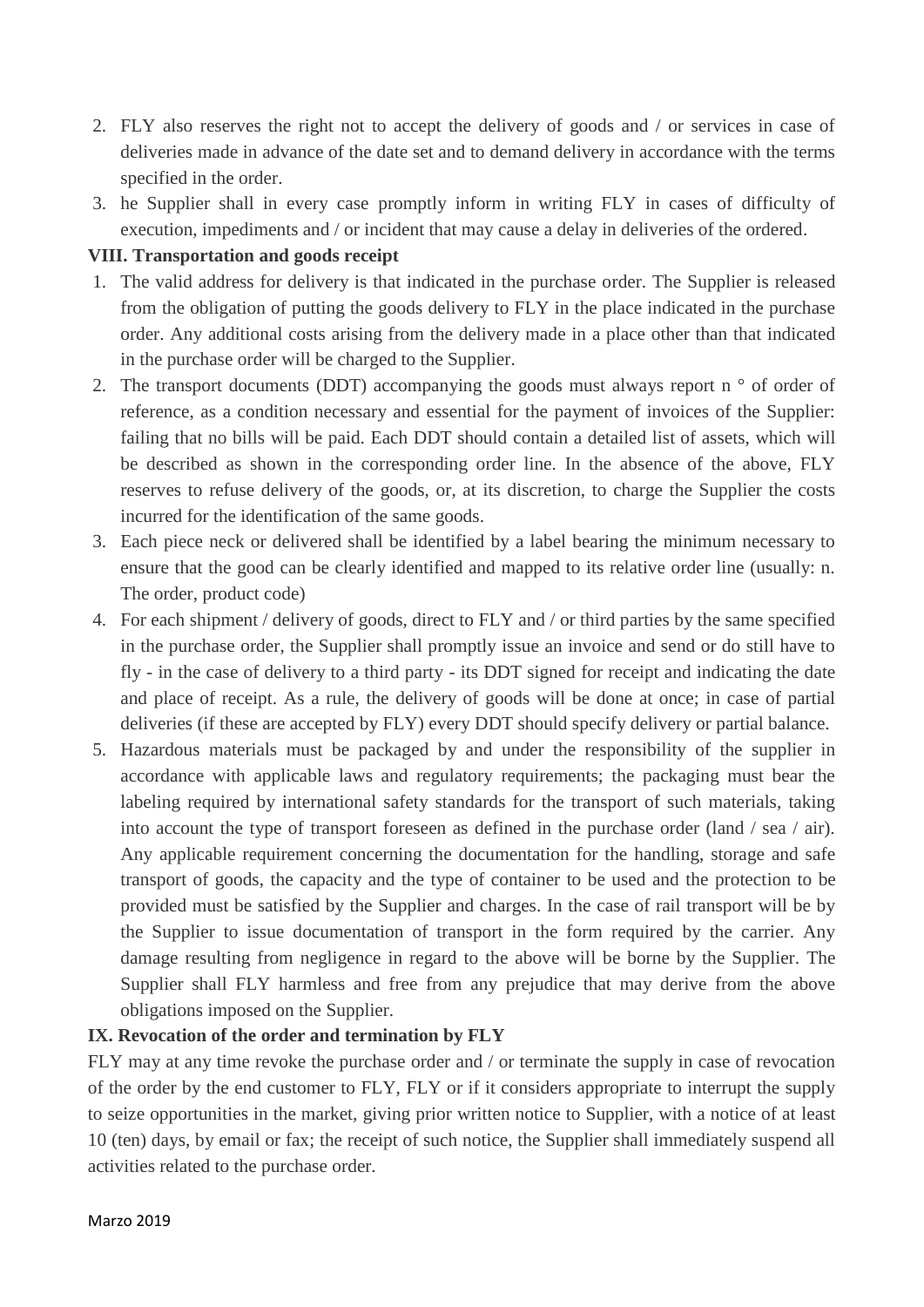### **X. Billing and payments**

- 1. Payments will be made in the terms provided in the purchase order, regardless of any advances in delivery than the date set.
- 2. In the absence of other indications in the purchase order, the supplier invoices will be paid 90 days from invoice date later this month by bank transfer to the completion of the supply after issuance and transmission by the Supplier of the invoice
- 3. In each invoice must refer to the serial number, the missing invoices of such data and / or incomplete information will be rejected.

## **XI. Contractual guarantee of compliance - termination clause**

- 1. The supplier is obligated to deliver to FLY and / or third parties by the same customers indicated goods / services provided meet the requirements in the purchase order and / or in the supply agreement, free from defects or malfunctions , suitable for normal use and / or the particular use to which they are designed and manufactured in compliance with applicable laws and regulations.
- 2. The contractual guarantee of compliance provided by the Supplier of a total duration of twenty four (24) months with effect from completion of delivery, except in cases where the purchase order and / or in the supply agreement is expected to test operational verification and acceptance of the goods, in which case the warranty period starts from the date of passing this test and acceptance of the supply by FLY. Any approval by FLY drawings or documents produced by the Supplier as well as any acceptance of the goods / services provided in anyway not relieve the Contractor from its responsibilities assumed by the acceptance of the purchase order on the assurance of conformity paid.
- 3. Any defects or faults found by FLY must be reported in writing to the Supplier within 2 (two) months after its discovery, indicating the precise description of the defect. The complaint is not required if the Supplier has acknowledged the existence of the defect or has concealed
- 4. FLY may request, at its option, the Supplier to repair the goods or to replace them at no cost in either case. The Supplier will carry out repairs or replacements required as quickly as possible, bearing all the burdens resulting including any additional expenses (cost of transport, labor and materials).
- 5. 5. In case of an emergency or non-compliance / untimeliness by the Supplier when carrying out repairs or replacements under this warranty, FLY will to do so on their own initiative by charging the related expenses to the Supplier, which will be required to replace a simple request, on production of supporting documents. This power does not affect in any case the right to fly to request an appropriate reduction of the price, to rescind the purchase order or to terminate the supply agreement when the repair and replacement are impossible;
- 6. The parts replaced under warranty by the Supplier will enjoy an equal warranty period, from the date of replacement.

#### **XII. force Majeure**

1. The Supplier shall not be held responsible for any failures and / or delays due to force majeure, meaning those events and / or exceptional circumstances and / or unpredictable as war, revolution, sabotage, epidemics, fires, explosions, earthquakes, floods, strikes and national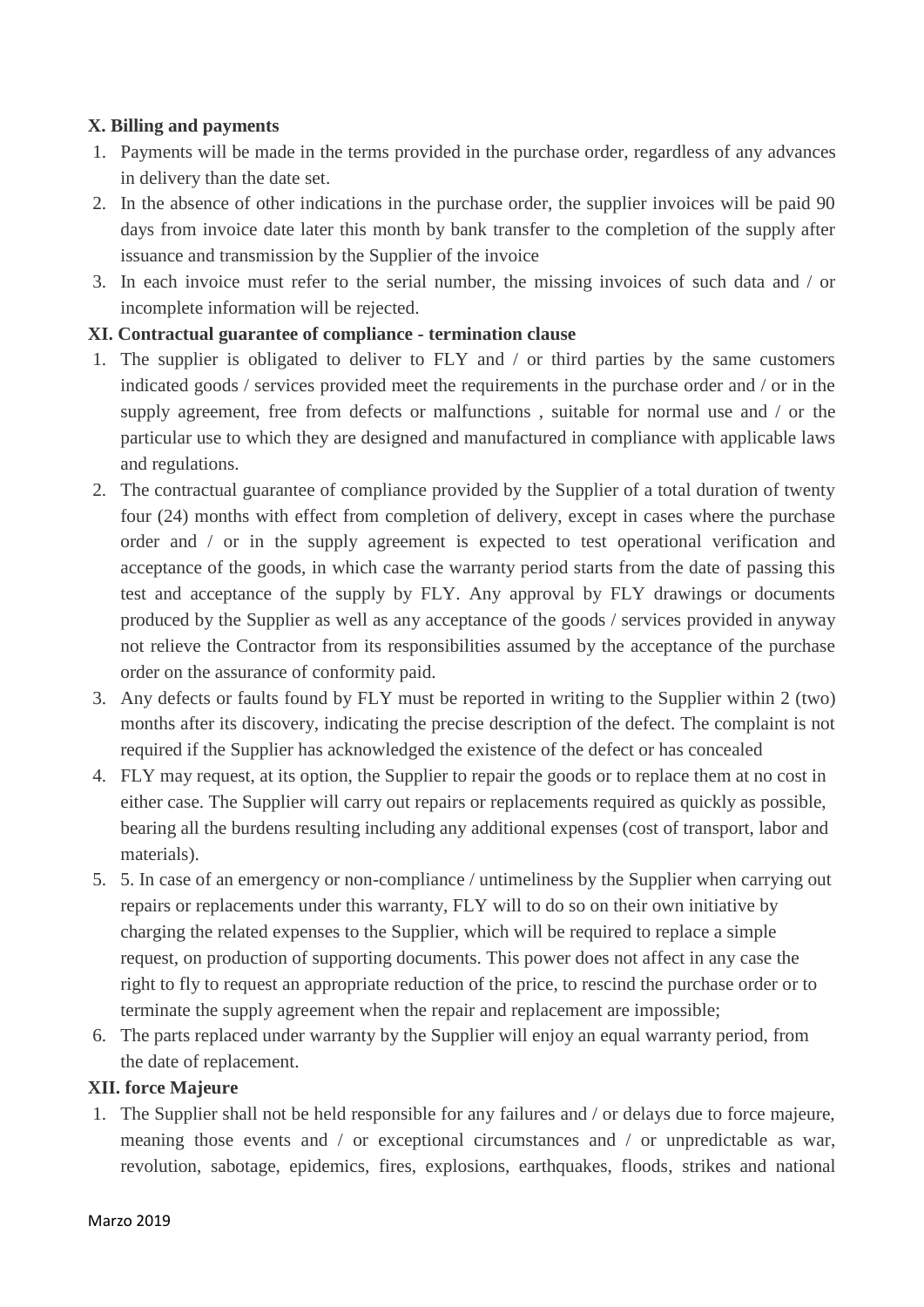category, impediments caused by specific legislative or other impediments to equal gravity beyond the control of the parties and having the character of unpredictability.

- 2. Are not considered acts of God, by way of example, delays:
	- $\circ$  stop and / or suspension of the Supplier imposed by the Authority for breaches of safety regulations by the Supplier;
	- $\circ$  or delays in the supply of materials of the Supplier and / or services:
	- o delays in the deliveries of subcontractors of the Supplier;
	- o strikes limited to the locations and employees of the Supplier, including the micro conflicts, states of agitation, as well as participation by employees of the Supplier to strikes of any nature that are not national or category..
- 3. The occurrence of force majeure must be promptly reported in writing by the Supplier within 24 (twenty-four hours) from the occurrence of the event the. The communication must be provided with sufficient explanation on the cause of force majeure and the expected duration. FLY reserves the right to require the Supplier, in addition to the above written statement, a certification of the Chamber of Commerce of the place where the supplier carries on business, or other authority recognized by FLY, attesting to the veracity of the facts outlined in the statement.
- 4. If the force majeure persists, or if they are expected to persist for a period longer than 15 (fifteen) days, the fly and the Supplier will meet to define the criteria to be applied for the continuation or termination of the supply. In the case of persistence of the event the force majeure for more than 30 (thirty) days, or for the most different term agreed between the parties, FLY will have the right to terminate the supply agreement under Article XIV. In any case, the Supplier shall commit When preparing all possible remedies in order to reduce the harmful effects caused to fly by the force majeure.

#### **XIII. Advertising ban - obligation of confidentiality**

- 1. Any reference to the purchase order or to the relationship between fly and Supplier in promotional materials produced by the Supplier or communications to third parties by the latter must be previously approved in writing by the Buyer.
- 2. The Supplier agrees, for itself and for its own staff and subcontractors, worth damages suffered by FLY, not to disclose news information, data, documents relating to the products, plans, activities, methods and processes production, organization, trade relations and contractual FLY with third parties (hereinafter, confidential Information), of which he has knowledge during delivery to the same commissions, regardless of whether the information is confidential or not been made available by FLY.
- 3. Confidential Information shall include all actions and activities carried out by the supplier to arrange the supplies ordered from FLY. Not caught between the Confidential Information for which the supplier can prove that:
	- o They were already in its possession or in the public domain at the time they were notified by FLY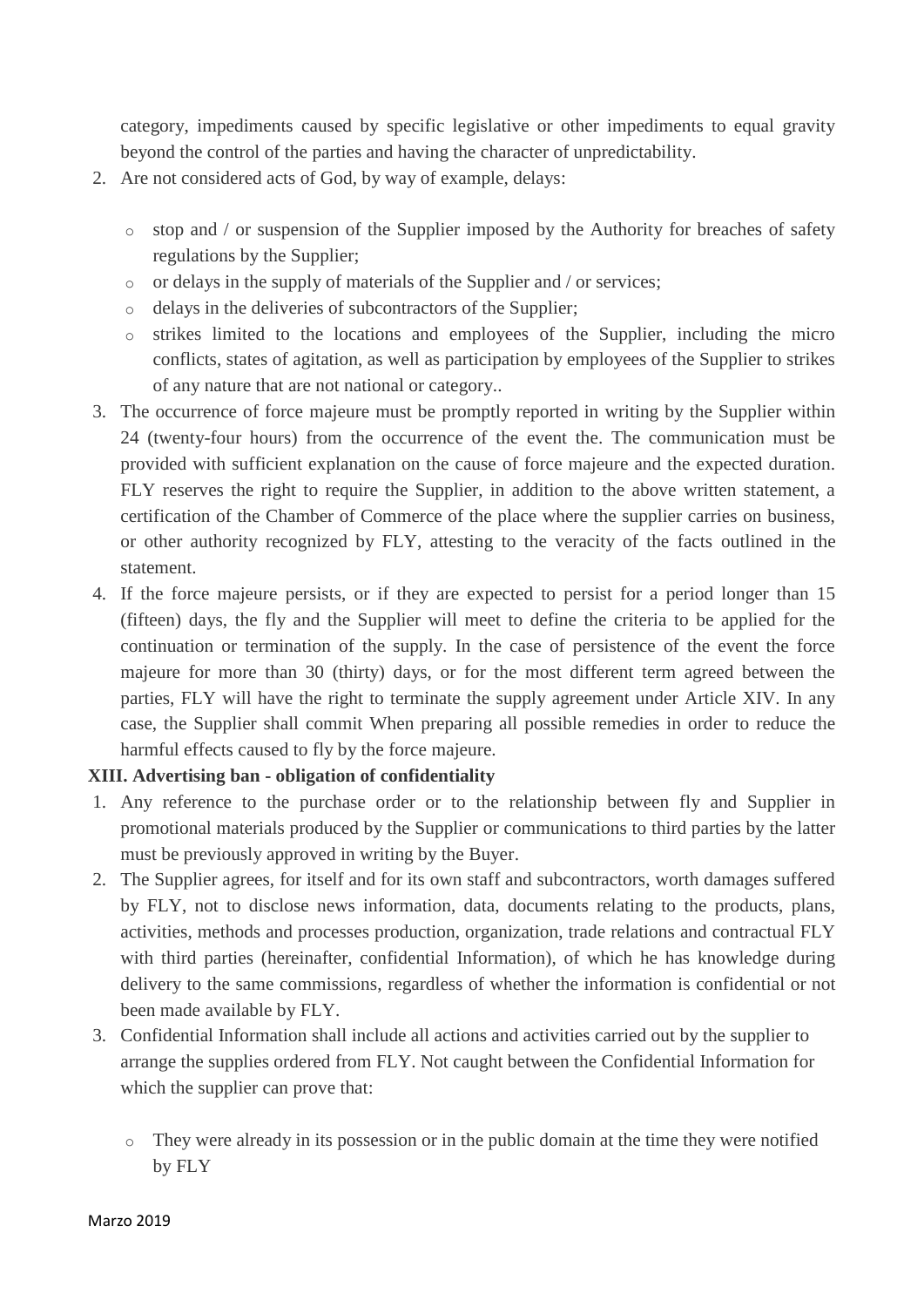- o after being notified, becomes public for reasons that have nothing to do with a failure of the Supplier and / or employees and / or subcontractors by the same employees, respect the rules of confidentiality laid down by these general conditions of purchase.
- 4. The Supplier shall, with respect to its representatives and / or subcontractors:

a) to consider the Confidential Information as strictly confidential and to take all necessary steps not to jeopardize the confidentiality of such information;

b) not to use the Confidential Information in any way that may cause harm to FLY;

c) not to disclose Confidential Information, except in cases where the disclosure meets a legal necessity or fulfillment of directives of a Surveillance Authority, or to the Officers, subcontractors, agents, professionals and agents in which knowledge of such information is strictly necessary for the execution of the supplies, the firm commitment of the Supplier to inform such persons about the obligation of confidentiality and limitations of use of Confidential Information..

- 5. The obligations of confidentiality will remain valid for 10 (ten) years from the completion of the supply.
- 6. All documentation made available to the Supplier for the performance of the order remain the property of FLY and must be returned at the simple request of FLY.

## **XIV. Resolution of the supply agreement**

- 1. FLY may terminate the supply agreement under dell''art.1456 cod. civ., in the following cases:
	- 1. non-compliance and / or violation of the technical specifications provided by FLY and indicated in the purchase order;
	- 2. delay in the delivery by the supplier more than 10 (ten) days, subject to the right to require the Supplier the payment of damages for the delay, regardless of the forecast of a possible penalty contained in the purchase order;
	- 3. if the Supplier fails to repair and replace the goods;
	- 4. if the events of force majeure provided for in Article XII, paragraph 4 persist for a period longer than 30 (thirty) days or more different period may be agreed between the parties on a case by case;
	- 5. violation by the Supplier of the existing rules of remuneration of its staff, contributions to social security and welfare and provisions on accident prevention;
	- 6. for late payment of the debts of the Supplier towards its subcontractors;
	- 7. insolvency of the supplier, it subject to voluntary liquidation, a court settlement, bankruptcy or other insolvency proceedings provided for in RD March 16, 1942 267, or in the presence of unique clues such as to suggest that the supplier is to be subjected to such procedures;
	- 8. The resolution of the supply agreement will be communicated via the Supplier immediately by email or, at the option of FLY, it will be preceded by prior notice to comply, by a formal notice in writing to the Supplier to remedy the alleged offenses within the period of 15 (fifteen) days), after which the supply agreement with the Supplier shall be deemed terminated automatically and the fly will be entitled to compensation